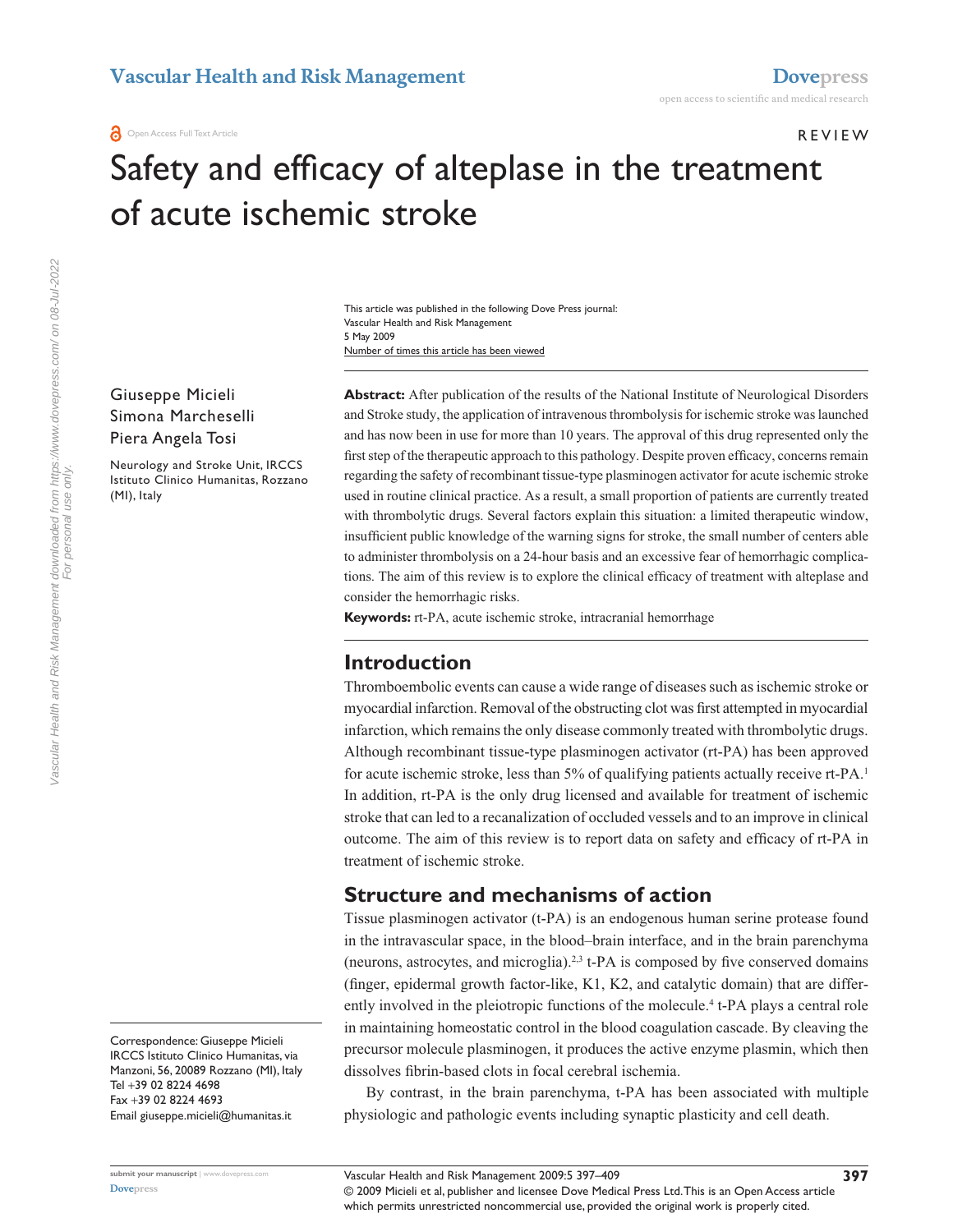In pathologic conditions, t-PA has been linked to neurotoxicity (especially cell injury induced by activation of excitatory amino acid receptors). Like other molecules involved in central nervous system regulation, t-PA is produced by neurons (but also by glial cells), released through exocytocit mechanisms which is antagonized by neuroserpin.<sup>5</sup> It may thus be classified as a neuromodulator<sup>6</sup> and its functions may include facilitation of axon elongation (by degradation of the extracellular matrix) and long-term potentiation of memory (LPT). This latter effect seems to be related to potentiation of glutamate (N-methyl-D-aspartic acid [NMDA]) receptor signaling and, more specifically, to the ability to cleave the NR1 subunit of the NMDA receptor, resulting in enhanced  $Ca^{2+}$  influx into the neuron. Moreover, the degradation of the extracellular matrix by t-PA seems to have a role in the physiological effect of t-PA on LTP.<sup>7</sup>

There is considerable release of endogenous t-PA in animal models of stroke, leading to incoordinate effects on NMDA receptor signaling and on the extracellular matrix. Thus, the physiologic effects of t-PA may become deleterious in the setting of cerebral ischemia.<sup>7</sup> In particular the cleavage of the NR1 subunit of the NMDA receptor seems to play an essential mechanism in NMDA neurotoxicity.8

Likewise, destructive effects on the extracellular matrix and the endothelial basal lamina would explain the finding that rt-PA can compromise the integrity of the blood–brain barrier (BBB) and finally cause overt hemorrhage (see below, Hemorrhagic complication). This has been explored at molecular level in animal models<sup>5,9,10</sup> and may be a decisive factor in the risk of symptomatic intracerebral hemorrhage (sICH) in patients treated with rt-PA.11 Of course, a central factor for the propensity of rt-PA to cause intracerebral hemorrhage (ICH) may be its ability to cross the BBB by virtue of its proteolytic activity, as observed in animal studies.<sup>5</sup>

## **Efficacy of intravenous thrombolysis**

In 1995, the National Institute of Neurological Disorders and Stroke (NINDS) study group reported that patients with acute ischemic stroke who received alteplase (0.9 mg per kilogram of body weight, maximum dose 90 mg, 10% given as a bolus with the remainder given over one hour) within three hours after the onset of symptoms were at least 30% more likely to have minimal or no disability at three months than those who received placebo.<sup>12</sup> A subsequent study demonstrated that patients treated with rt-PA were also more likely to have minimal or no disability at one-year follow-up.<sup>13</sup> One year after the publication of the NINDS study, the US Food and Drug Administration approved intravenous rt-PA as a treatment for acute ischemic stroke and this treatment is the only approved medical therapy for patients with acute ischemic stroke to date and is recommended as first-line treatment by most national and international stroke associations.<sup>14–16</sup>

The widespread adoption of treatment with rt-PA has not been without controversy, at least in part because other studies with rt-PA in ischemic stroke have been negative, because of concerns that baseline imbalances in the NINDS report might explain the benefit of this treatment, and because the overall benefit in the trial included a 10-fold increase in the proportion of patients treated with alteplase suffering from sICH (6.4% versus 0.6% in the placebo group), which could compromise the benefit when used in routine clinical practice.

Negative thrombolytic studies differed from the NINDS trial in fundamental and important aspects, such as different thrombolytic drugs, different doses of rt-PA, and longer intervals between symptom onset and treatment. Among negative trials of intravenous rt-PA there was the first European Cooperative Acute Stroke Study (ECASS I), in which a higher dose of rt-PA was used and patients were randomized up to six hours after the onset of symptoms.17 In the ECASS II trial, the dose of rt-PA was identical to that used in the NINDS trial, but there was a six-hour treatment window, with most patients treated after three hours. In this second trial, the results were not in favor of treatment with alteplase.<sup>18</sup>

The Alteplase Thrombolysis for Acute Non-interventional Therapy in Ischemic Stroke (ATLANTIS) study used a treatment protocol identical to that of the NINDS trial but randomized patients from three to five hours after stroke and also showed negative results.19

Despite these findings, Hacke and colleagues reported positive results of an intention-to-treat analysis of pooled data from randomized trials of rt-PA for ischemic stroke (NINDS, ECASS I, ECASS II, and ATLANTIS) that included 2775 patients treated up to six hours after symptom onset in more than 300 hospitals located in 18 countries (Table 1).<sup>20</sup>

This analysis supported the results of the NINDS trial and demonstrated that treatment within three hours (and possibly up to 4.5 hours) of symptom onset is associated with a greater chance of a favorable outcome at three months. This pooled analysis also showed how crucial the time of treatment is; in particular, alteplase is nearly twice as efficacious when administered within the first 1.5 hours after the onset of ischemic stroke as it is when administered within 1.5 to 3 hours after stroke onset (odds ratio for good outcome: 2.81 for an interval of 0 to 90 minutes, 1.55 for 91 to 180 minutes,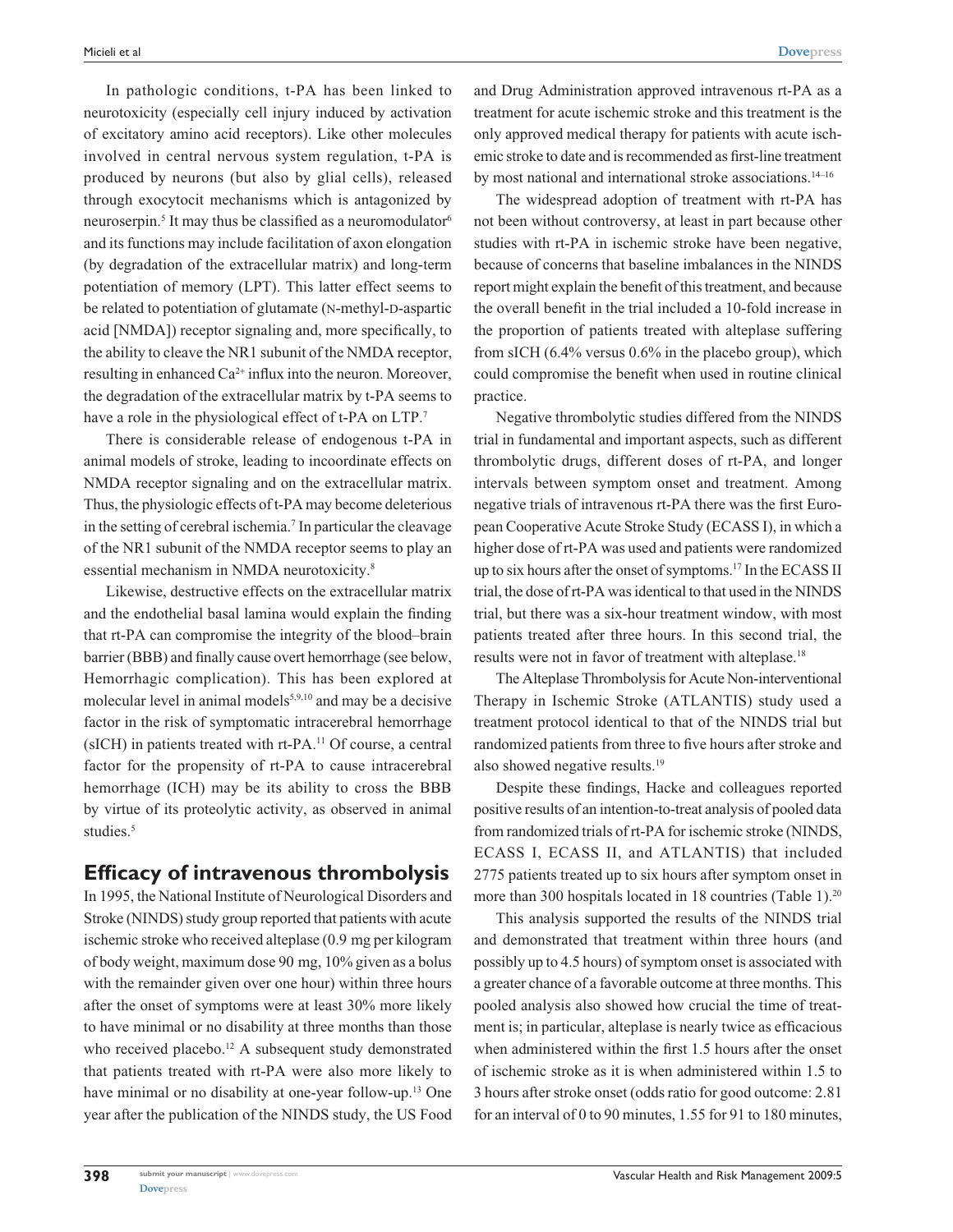|  |  |  | <b>Table I</b> Results of major trials on use of endovenous rt-PA. Report of the 90-day outcome for patients treated with alteplase |  |  |  |  |
|--|--|--|-------------------------------------------------------------------------------------------------------------------------------------|--|--|--|--|
|--|--|--|-------------------------------------------------------------------------------------------------------------------------------------|--|--|--|--|

| Name of study    | <b>Treatment window</b> | sICH  | Mortality at | Independence    |
|------------------|-------------------------|-------|--------------|-----------------|
|                  |                         |       | three months | at three months |
| <b>NINDS</b>     | 3 hours                 | 10.9% | 17%          | 47.2%           |
| SITS-MOST        | 3 hours                 | 7.3%  | 11.3%        | 54.8%           |
| <b>ECASS I</b>   | 6 hours                 | 24.9% | 22.3%        | 41.6%           |
| <b>ECASS II</b>  | 6 hours                 | 8.5%  | 10%          | 40.3%           |
| <b>ATLANTIS</b>  | 3-5 hours               | 6.9%  | 17.3%        | 34%             |
| <b>ECASS III</b> | $3-4.5$ hours           | 2.4%  | 7.7%         | 52.4%           |

**Abbreviations:** ATLANTIS, Alteplase Thrombolysis for Acute Non-interventional Therapy in Ischemic Stroke; ECASS, European Cooperative Acute Stroke Study; NINDS, National Institute of Neurological Disorders and Stroke; rt-PA, tissue plasminogen activator; sICH, symptomatic intracerebral hemorrhage; SITS-MOST, Safe Implementation of Thrombolysis in Stroke-Monitoring Study.

and 1.40 for 181 to 270 minutes). Moreover, the estimated number needed-to-treat (NNT) of patients to identify clinical benefit is only three.<sup>21</sup>

The second concern about alteplase in clinical practice was that the baseline imbalance in stroke severity between the rt-PA- and placebo-treated groups in the NINDS trial might explain the benefit observed in clinical outcome. An independent group reanalyzed the trial data and confirmed a statistically significant treatment benefit despite subgroup imbalances in stroke severity assessed with National Institutes of Health Stroke Survey (NIHSS) score.<sup>22</sup>

Finally, we doubt the possibility that the results reached in the NINDS trial would be generalizable to nonstudy settings. This fear was reinforced by several observational studies that documented higher rates of bleeding complications occurring when treatment protocols were violated. In contrast, other observational studies reported that, in the "real world," results similar to those found in the NINDS trial could be achieved only if treatment protocols were carefully followed.23 Moreover, a great number of studies asserted that successful clinical outcomes and low complication rates could be achieved by treating patients with intravenous rt-PA beyond the clinical trial setting.<sup>24–27</sup> In particular, the Standard Treatment with Alteplase to Reverse Stroke (STARS) study conducted on consecutive acute stroke patients treated with intravenous rt-PA showed results similar to the NINDS study: 13.1% of patients died within 30 days of follow-up and 11.5% experienced an ICH.24

On the basis of these different results the European Medicines Agency (EMEA) granted approval of alteplase in 2002 under condition that a study be initiated in order to assess the safety and efficacy of rt-PA in routine clinical practice; subsequently, the Safe Implementation of Thrombolysis in Stroke–Monitoring Study (SITS-MOST) was undertaken.

SITS-MOST completed in 2007 and confirmed that alteplase is safe and effective when used in the first three hours after the onset of stroke in a wide range of clinical settings.<sup>28</sup> The primary aim of the study was to establish whether the levels of safety seen in randomized controlled trial populations could be reproduced in routine clinical practice, and mainly concerned ICH. The results of this observational study showed that the proportion of patients who experience sICH was similar to that observed in randomized controlled trials. Moreover there was a trend towards a reduced incidence of ICH in SITS-MOST when compared to NINDS study, although confidence intervals (CI) overlapped. A reduction in mortality within the first three months was also seen in SITS-MOST compared with randomized controlled trials (11.3% vs 17.3%; 95% CI 10.5–12.1, 14.1–21.1, respectively). This study was compared with the Canadian Alteplase for Stroke Effectiveness Study (CASES), an observational cohort study on alteplase in ischemic stroke done between February 1999, and June 2001, where mortality was 22.3%.29 Lower mortality in SITS-MOST could be explained with lower stroke severity and lower age in study population in respect to randomized controlled trials and CASES.

Similar results were achieved by smaller observational multicenter studies, including a total of about 650 patients, <sup>24,27</sup> although one case had a higher rate of sICH.30

Moreover the results of SITS-MOST regarding complete recovery at three months follow-up was the same as in the pooled randomized controlled trials (39% vs 42% CI 36.9–39.7, 38.2–43.2, respectively).

Lyden and colleagues<sup>31</sup> discussed the uncertainty shown by less experienced centers in including thrombolysis in their routine clinical practice. At the end of SITS-MOST study, the recruitment of "no-expertise" centers had increased to about 50%, thus demonstrating an increase in awareness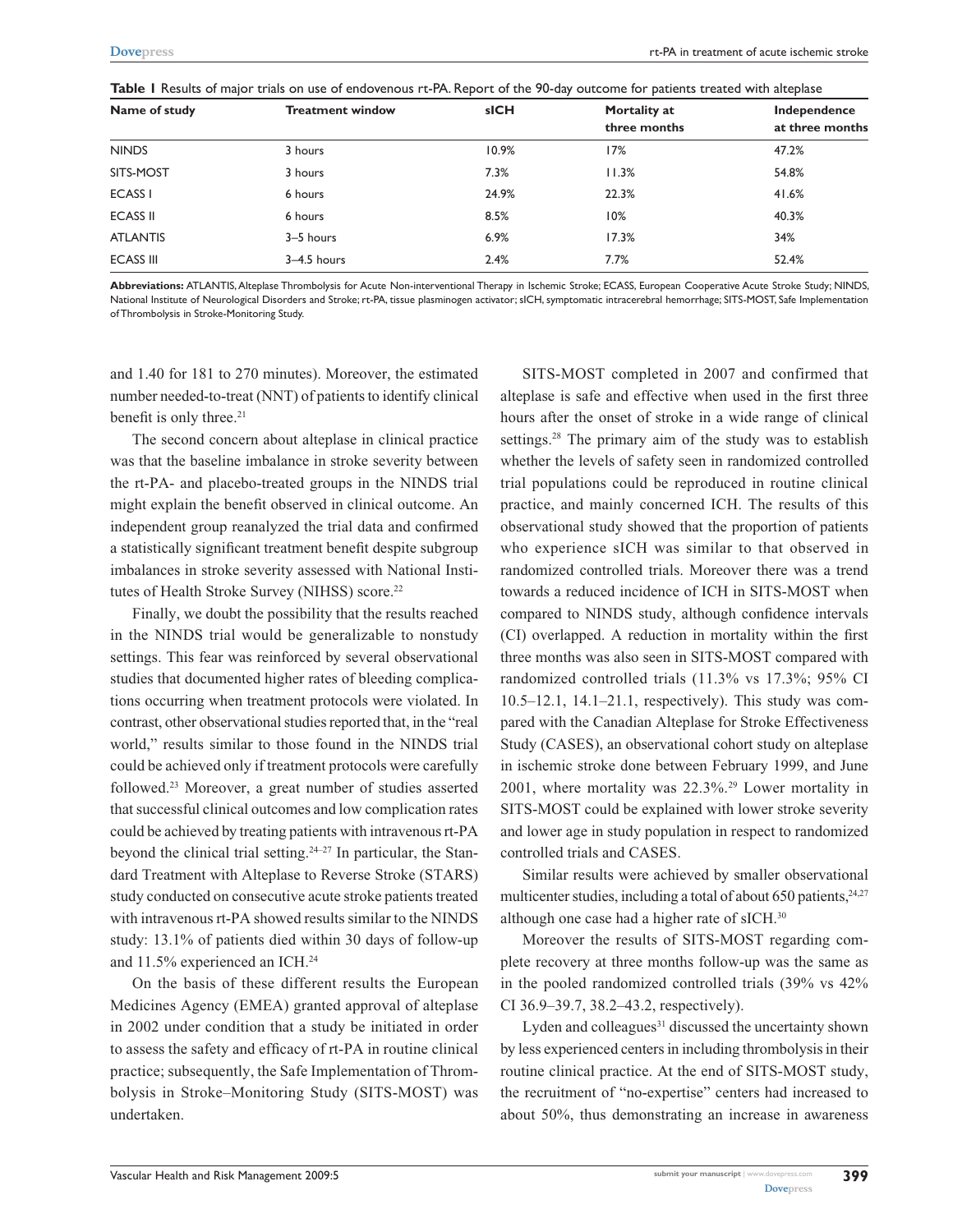Micieli et al **[Dovepress](www.dovepress.com)**

and growth in the ability to provide thrombolysis within the three-hour therapeutic window in clinical practice. Moreover, compared with centers with more experience, sICH was almost the same, which demonstrates that treatment safety could be maintained across all centers. Neither the proportion of patients with sICH nor the degree of independence at three months was significantly different between experienced and new centers. Mortality was a little higher in new centers but remained lower than that seen previously in randomized controlled trials. This data could be explained by higher stroke severity in new centers (one point higher median NIHSS score) than in experienced centers.

It is interesting to note that there has been a gradual decline in the overall initial severity of stroke and in mortality rates among patients enrolled in major randomized studies of acute ischemic stroke over the past two decades. This observation may reflect the trend toward the use of alteplase in patients who have less severe neurologic impairments (as demonstrated by the results of the SITS-MOST trial), as well as the increased number of stroke units in Europe and the improved care provided by such units.

# **Thrombolysis after three hours**

The second request of the EMEA was the initiation of a third randomized trial, ECASS III, in which the therapeutic window was extended beyond three hours. Before ECASS III, two European trials, the ECASS I and ECASS II, investigated a larger time window (up to six hours) but failed to show efficacy of treatment with alteplase.17,18 A subsequent analysis of the NINDS study<sup>32</sup> and the combined analysis<sup>20</sup> of data from the six randomized trials, $12,17-19,33$  showed a significant association between efficacy of treatment and the interval between the onset of symptoms and drug administration. Data from the pooled analysis showed a favorable outcome even if treatment was given between 3 and 4.5 hours, with an odds ratio of 1.4 for a good outcome with alteplase treatment as compared with placebo. This analysis also suggested that a longer time window was not associated with higher rates of sICH or with greater mortality.20

ECASS III is the second randomized trial (after the NINDS trial in 1995) to show significant treatment efficacy with intravenous alteplase in the unadjusted analysis of the primary end-point demonstrating that patients with acute ischemic stroke benefited from treatment when administered 3 to 4.5 hours after the onset of stroke symptoms.34 Moreover this benefit was maintained as significant after adjustment for all prognostic baseline characteristics. In this trial the overall rate of sICH was increased in patient treated with rt-PA as

Finally, the initial severity of stroke represented the most predictive factor for the functional and neurologic outcome and for the risk of death. Previous trials failed to show a significant advantage of alteplase therapy in patients who received treatment within 0 to 6 hours after the onset of symptoms.<sup>18,19,36</sup> It is likely that the time window of up to six hours and the lack of statistical power are responsible for the failure of these studies.

compared with placebo, but mortality was not affected. All

Although it is well known that thrombolysis for ischemic stroke is associated with an increased risk of symptomatic intracranial hemorrhage, it is difficult to compare the incidence of this complication in the various studies due to the different definitions used for intracranial hemorrhage.

The classifications widely used in clinical trials to identify intracranial bleeding are those reported in the NINDS and ECASS studies.12,17,18 In the former, hemorrhagic transformations were divided into two radiological groups: hemorrhagic cerebral transformation and intracerebral hematomas. Hemorrhagic cerebral infarction is defined as computed tomography (CT) findings of acute infarction with punctate or variable hypodensity/hyperdensity with an indistinct border within the vascular territory suggested by acute neurologic signs and symptoms. Intracerebral hematoma is defined as a typical homogeneous, hyperdense lesion with a sharp border with or without edema or mass effect within the brain. This hyperdense lesion could arise at a site remote from the vascular territory of the ischemic stroke or within but not necessarily limited to the territory of the presenting ischemic stroke. Also hemorrhage with an intraventricular extension is considered an intracerebral hematoma.

ECASS classification is a purely radiological definition subdivided into four categories: hemorrhagic infarction type 1 (HI-1; small petechiae along the margins of the infarct); hemorrhagic infarction type 2 (HI-2; confluent petechiae within the infracted area, but without space-occupying effect); parenchymal hematoma type 1 (PH-1; an hematoma in less than 30% of infracted area with some slight spaceoccupying effect); parenchymal hematoma type 2 (PH-2; a dense hematoma in more than 30% of infarcted area with substantial space-occupying effect, or any hemorrhagic lesion outside the infarcted area).

In the ECASS III trial, sICHs have been identified as the predominant cause of neurologic deterioration. Considering this definition, a difference of 2.14% was found between the two treatment arms. The authors also analyzed the incidence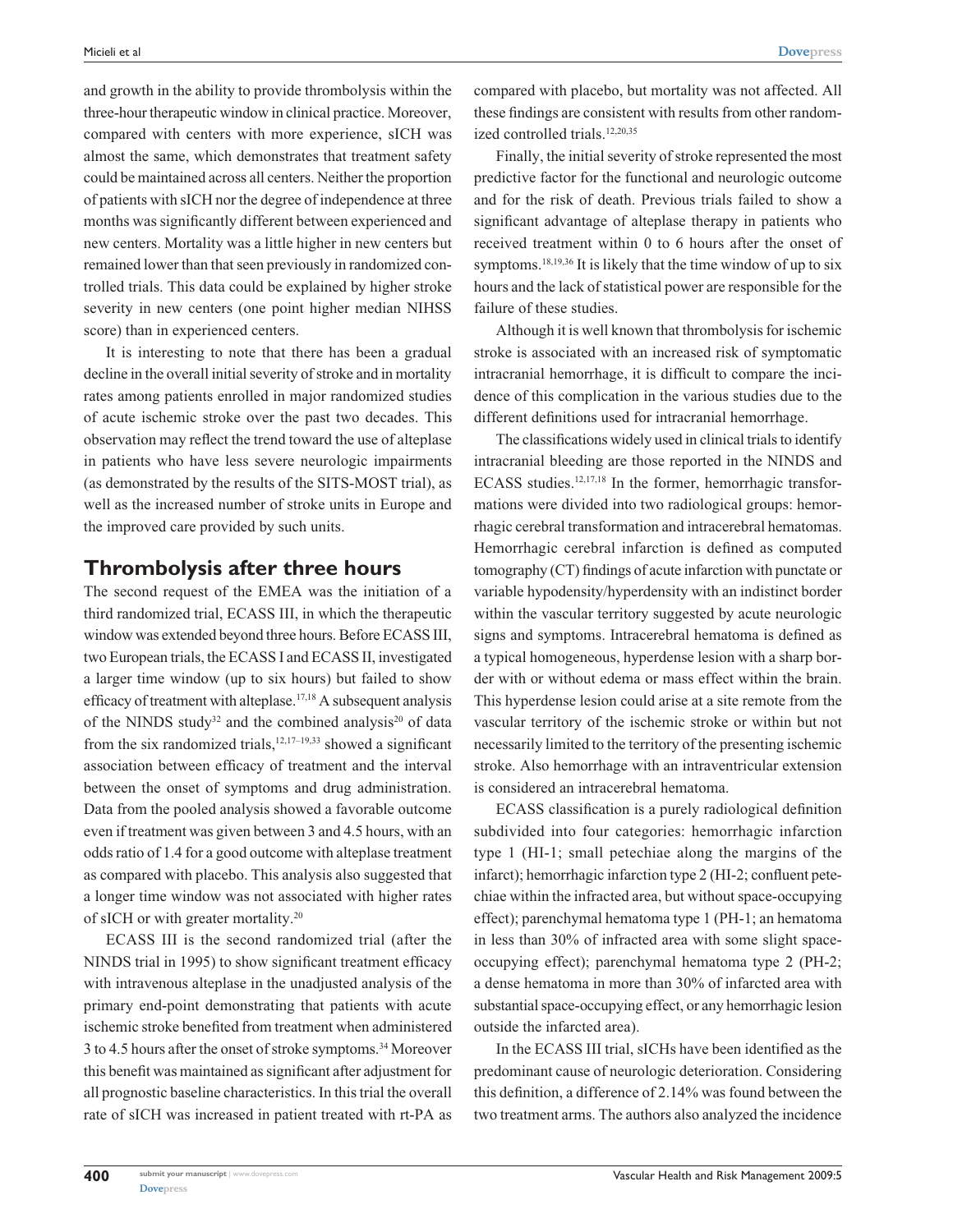of intracranial hemorrhage using the definition of the other trials<sup>12,17,37</sup> and in this case the rate of sICH was no higher than that reported in previous trials or in SITS-MOST, despite the extended time window.

In ECASS III the overall mortality rate was approximately 8% and was lower than that reported in previous trials and this fact could be also attributable to the inclusion of patient with lower stroke severity (baseline NIHSS score: for ECAS-III, 9; for NINDS, 14).

In comparison with pooled analysis of previous randomized trials, in ECASS III, the odds ratio for a good outcome was 1.34 (CI 181–270 minutes) and the NNT for a good outcome is equal to 14. The effectiveness of alteplase in an extended time window up to 4.5 hours is confirmed by evaluation of the data from the Safe Implementation of Thrombolysis in Stroke–International Stroke Thrombolysis Register (SITS-ISTR) registry which shows that the rates of sICH, mortality, and independence at three-month followup in routine clinical practice are similar in patients who received treatment between three and 4.5 hours and for those treated within three hours from stroke onset.<sup>38</sup> In the SITS-ISTR registry, a small group of patients ( $n = 664$ ) received rt-PA after three hours. In the three to four, five-hour cohort, any hemorrhage occurred in 17% of patients whereas 8% had symptomatic intracranial bleeding according to the NINDS definition. Moreover 41% of patients reached a score of 0–1 on the modified Rankin score at three months follow-up. The results of both studies (SITS-ISTR and ECASS III) are statistically significant and allow physicians to extend the window of treatment up to 4.5 hours.

# **Intra-arterial and combined thrombolysis**

Different strategies for treating acute ischemic stroke have included primary intra-arterial (IA) therapy, as reported in several case series and the Prolyse in Acute Cerebral Thromboembolism (PROACT) trials, $39-41$  and combined intravenous/IA therapy.42–47

In these studies, neurological improvement was variable with minimal or no neurological deficit reported in 15% to 75% of patients. Factors affecting this wide variation in outcome are represented by the system used for assessing outcome, the dose of thrombolytic agent used, the differences in baseline patient characteristics (mainly age and neurological impairment at baseline) and the site of arterial occlusion. In these reports, time from stroke onset is up to six hours with complete recanalization seen in approximately 40% of patients and partial recanalization in 35%.40,48–51 In this report,

the rate of recanalization was higher than in other studies with intravenous rt-PA.<sup>52</sup>

The PROACT I and II trials assessed the safety and efficacy of IA thrombolysis.<sup>39,40</sup> In PROACT  $I$ ,<sup>39</sup> stroke patients presenting within six hours of symptom onset with angiographically proven middle cerebral artery (MCA) occlusion were enrolled. Subjects were randomized at prourokinase or placebo over 120 minutes into the proximal thrombus face. Partial or complete recanalization was obtained in 57.7% of patients treated with prourokinase, whereas hemorrhagic transformation, causing neurologic deterioration within 24 hours, occurred in 15.4% of cases. However, the number of patients enrolled in this study was too small to reach a statistical significance in clinical outcome, so the PROACT II, a larger, randomized study was started. Also this latter study supported previous reports showing a higher degree of arterial recanalization and a better outcome in patients who underwent IA fibrinolysis compared to placebo group.40

All randomized trials were performed in patients with anterior circulation ischemic stroke; this is mainly due to the greater severity and clinical difference of stroke in the vertebrobasilar system. The clinical outcome of patients with vertebrobasilar occlusion seems to be less favorable with higher reported morbidity and mortality,<sup>53</sup> and reports on the natural history of stroke in posterior circulation shows a global poor outcome with mortality in up to  $80\%$  of cases.<sup>54–57</sup> In addition, the evolution of clinical signs in posterior circulation stroke differs from those in anterior circulation stroke. In the latter, onset of symptoms is often concomitant with abrupt occlusion of the vessel whereas in the former there often may be a gradual evolution of symptoms.<sup>58</sup> Patients with vertebrobasilar infarcts are more prone to have severe intracranial large-artery disease which can led to restenosis after thrombolysis.59–61

There are only a few reports about intra-arterial thrombolysis in posterior circulation and most extended the time of intervention beyond six hours.<sup>61</sup> No randomized trials evaluated the safety and efficacy of intra-arterial or endovenous fibrinolysis in vertebrobasilar stroke but, as the natural history of this type of stroke is severe, a neurointerventional approach could be the only lifesaving therapy to show some benefit in patients.

The intravenous administration of rt-PA has the advantage of early treatment initiation, but it is limited by poor recanalization rates with 30% to 40% of major occluded arteries that partially or completely recanalize as evaluated by cerebral angiography.<sup>52</sup>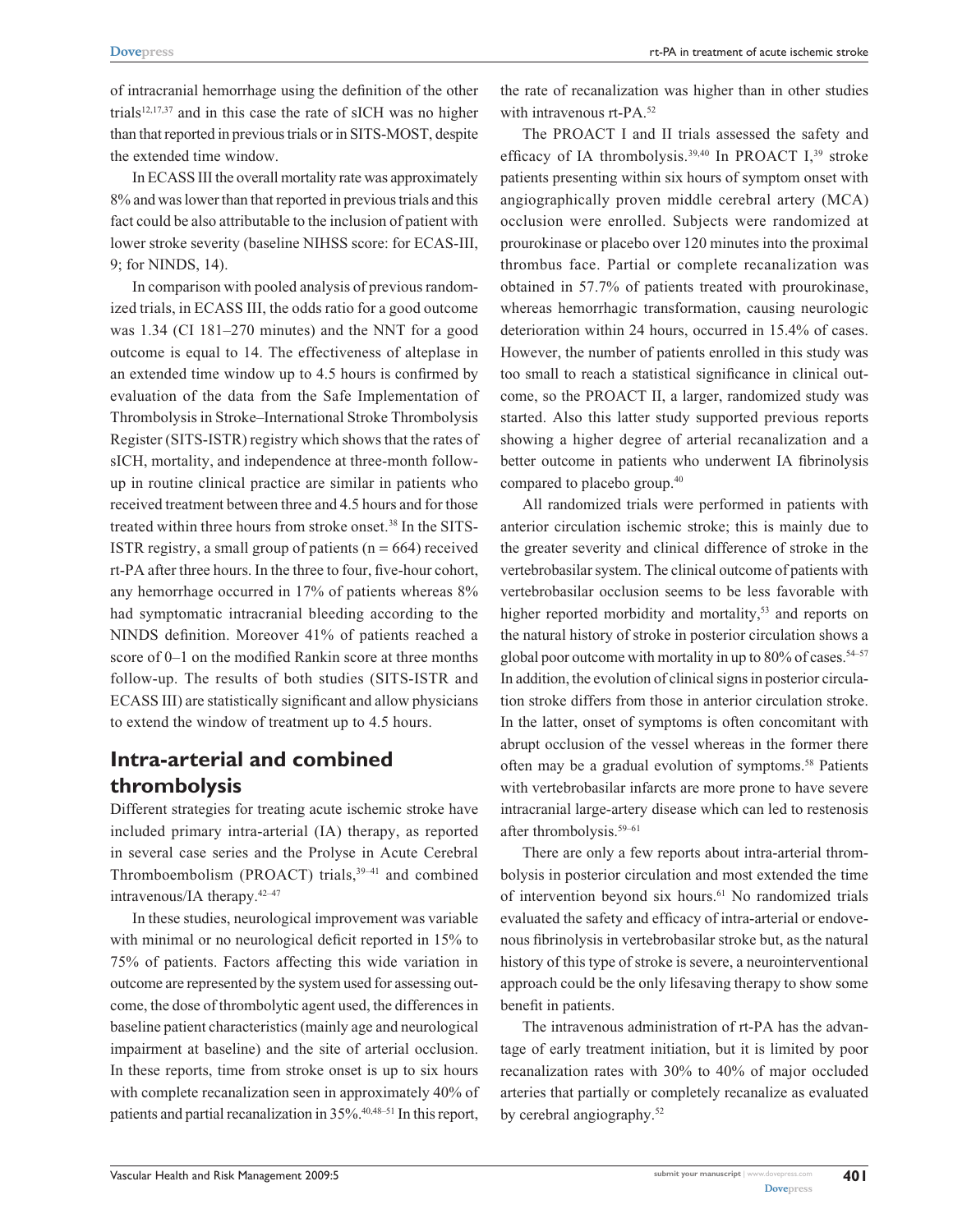The combination of intravenous rt-PA with local IA therapy may improve the chance of achieving a better recanalization rate by taking advantage of both treatments, and could increase clinical recovery as a result of early initiation of therapy and a hypothesized higher recanalization rate; however, this approach may increase the risk of sICH compared with either treatment alone.

The Interventional Management of Stroke (IMS) study<sup>42,62</sup> was performed using intravenous/IA rt-PA therapy. Patients with an NIHSS score of 10 at baseline had intravenous rt-PA initiated (0.6 mg/kg, 60 mg maximum over 30 minutes) within three hours of onset. Afterwards additional rt-PA was administered intra-arterially at the site of clot up to a total dose of 22 mg over two hours of infusion or until lysis of thrombus was obtained. The analysis of results was made by comparing patients who were treated with placebo or with intravenous rt-PA from the NINDS study. Patients treated with combined intravenous/IA rt-PA had a significant better outcome at three months follow-up compared with placebo arm patients in NINDS trial, while no significant difference was found in the rate of ICH when compared with patients in NINDS treated with rt-PA.

Another pilot study, the Emergency Management of Stroke (EMS) Bridging Trial was performed in order to evaluate safety and efficacy of combined therapy in patients with acute ischemic stroke.<sup>43</sup> Although the study sample was small, an increased rate of recanalization was observed in the group treated with combined therapy when compared to patients treated with intra-arterial rt-PA alone.

In another report,<sup>63</sup> despite the highest number of patients with type of vessel occlusion associated with poor prognosis (11 internal carotid artery, and five basilar artery) and a higher baseline NIHSS score in the intravenous/IA versus IA arm, patients in combined therapy showed a more favorable outcome with comparable rates of mortality and numbers of sICH when compared to patients receiving IA therapy alone. There was a trend toward improved clinical outcome in patients receiving intravenous/IA therapy while safety was similar to that of IA therapy alone. The authors attributed this improvement to earlier initiation of treatment, and greater recanalization rates with combined intravenous/IA thrombolysis. Potential disadvantages of combined therapy may include higher total rt-PA doses which could contribute to increases in the rates of cerebral hemorrhagic transformation.

# **Hemorrhagic complication**

The efficacy of thrombolysis for ischemic stroke has been confirmed since the publication of the NINDS study, but only

1%–8% of potentially eligible patients are being treated in the United States and in Europe.<sup>64</sup>

Several factors have been reported to explain the underuse of this therapeutic approach to ischemic stroke: the short therapeutic window, insufficient public warning and knowledge of stroke symptoms, the limited number of centers able to perform thrombolysis on a 24-hour basis and an excessive fear of hemorrhagic complications.<sup>65</sup>

Although in clinical practice this complication may be less frequent than failure of treatment to recanalized occluded cerebral artery or early (up to 48 hours) reocclusion, ICH seems to represent an important obstacle to the generalization of thrombolytic therapy.

Intracerebral hemorrhage mostly occurs in the core of the infracted area, thus suggesting that ischemic events can have an important role.<sup>37</sup> An hemorrhagic transformation can happen spontaneously and sometimes during the early hours of a cerebral infarction. This hemorrhagic risk is clearly increased by administration of an heparin or thrombolytic agent. As reported before, the principal requisition for blood extravasation towards the brain tissue is an alteration of the BBB.11 In experimental models of focal cerebral ischemia, the basal lamina of the vessels and the extracellular matrix show an alteration and the adhesion between the microvessel cells and the extracellular matrix is dearranged so there can be an extravasation of blood elements. There is an increase in capillary permeability that comes along with an inrush of plasma components inside the brain tissue, an inflammatory reaction with thrombin activation, and an increasing of many mediators such as platelet-activating factor, tumor necrosis factor α and bradykinin, which contribute to increase endothelial permeability. In addition, oxidative damage may increase hemorrhagic risk.<sup>66</sup>

Matrix metalloproteinases (MMP) are involved in the hemorrhagic transformation, and their activation is partly responsible for the BBB disruption. MMPs represent a family of proteolytic enzymes combined with zinc, which acts normally on the remodeling of the extracellular matrix. Inappropriate activation can induce proteolysis of the matrix of the neurovascular unity (endothelium, astrocyte, and neuron). MMPs are liberated by the endothelium and the polynucleates at the inflammatory stage of ischemia and utilize type IV collagen and laminin as substrates. In some animal models of focal cerebral ischemia, activation of MMP-9 is associated with increased permeability of the BBB that leads to edema formation and hemorrhagic transformation.67–70 In some studies, a complementary role of plasmin (which is another serine-protease generated by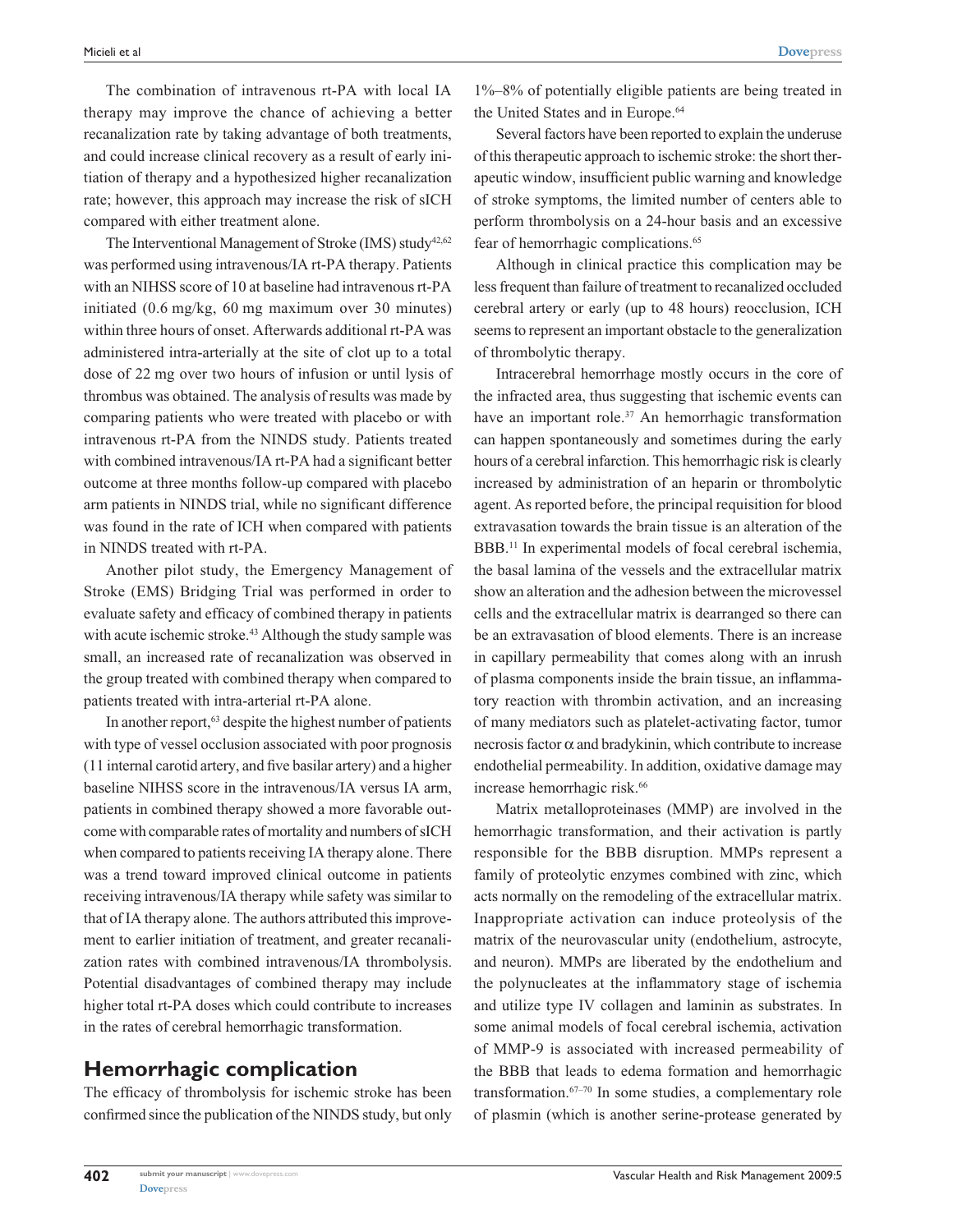interaction between t-PA and the thrombus) is observed in the disruption of the BBB and the occurrence of ICH.<sup>71</sup>

MMP-2 and MMP-9 released during the ischemic event can damage the vessel components, particularly type IV collagen, fibronectin, and laminin, thus altering the basal lamina of the cerebral vessels. In humans, elevation of MMP-9 is linked to the severity of ischemic stroke, $72$  and the pretherapeutic MMP-9 rate is an independent predictor of the risk of hemorrhagic transformation related to thrombolysis.73,74 The importance of plasma levels of MMP-9 has to be clarified to determine if evaluation of pretreatment MMP-9 levels is likely to improve the benefit–risk ratio of rt-PA administration for stroke in routine use. Moreover the association of a nonspecific inhibitor of MMPs (BB-94) with rt-PA is able to limit the frequency of hemorrhagic transformation without diminishing lytic efficiency.75

Also plasma elevation of cellular fibronectin (cFN), a substance synthesized by endothelial cells that reflects microvascular damage, is considered a marker of t-PA-related ICH probably more specific than MMP-9 concentration.<sup>76</sup>

Preliminary studies have also suggested that there are many other biomarkers that may be able to predict the risk of ICH. Pretreatment levels of endogenous fibrinolysis inhibitors (plasminogen activator inhibitor [PAI-1] and thrombin-activated fibrinolysis inhibitor [TAFI]) could predict rt-PA-related sICH.<sup>77</sup> Exact knowledge of mechanisms related to ICH after thrombolysis and the role of biomarkers could be useful in selecting patients that can benefit from such treatment. Other elements must be taken in account for the genesis of rt-PA-related ICH: age, hypertension, diabetes mellitus or cerebral amyloid angiopathy, extent of early ischemic signs shown on brain CT scan or the volume of cerebral ischemic lesions on diffusion weighted MRI, and the presence of leukoaraiosis.<sup>17,78–80</sup>

In the NINDS t-PA Stroke Study, as well as in some meta-analyses, sICH was defined as a CT-documented hemorrhage that was temporally related to any deterioration in the patient's clinical condition.<sup>37</sup> The post-thrombolysis ICH spectrum ranges from frequent benign hemorrhagic petechiae that can be associated with early reperfusion, to rare large parenchymal hematomas with severe mass effect.

Analysis from the ECASS I and ECASS II studies showed that only the PH-2 type parenchymal hematomas (homogeneous hematomas with mass effect occupying 30% of ischemic lesion volume) are associated independently with clinical deterioration and poor prognosis.<sup>81,82</sup>

Longer door-to-needle time has been shown to be associated with higher rates of sICH.<sup>83</sup> However, the majority

of studies have not identified the time to onset of thrombolytic treatment as an independent risk factor of sICH in multivariate analysis, and the pooled analysis of the NINDS, ECASS, and ATLANTIS trials failed to show an independent association between timing of rt-PA administration and risk of cerebral hematoma.20

The first trials on rt-PA have provided evidence that higher doses of lytic agents lead to higher rates of sICH,<sup>17,84</sup> so the dose was limited to 0.9 mg/kg up to 90 mg in total.

Age has been consistently found to be a risk factor for sICH after thrombolysis for both acute ischemic stroke and myocardial infarction.79,80,86 In the ECASS I study, age is the only independent predictive factor of parenchymal hematomas, with an odds ratio of 1.3 for every 10 year increase in age.17 Higher hemorrhagic risk could be linked to high frequency of microangiopathic processes, especially cerebral amyloid angiopathy in elderly patients and to the presence of leucoaraiosis.<sup>87</sup> In the study by Heuschmann and colleagues, the rate of sICH increased with age from 4.9% in patients younger than 55 years to 10.3% in patients aged 75 years and older.<sup>88</sup> In some European countries, rt-PA is not recommended as treatment of ischemic stroke in patients older than 80 years. Recent data from several open-label studies on use of rt-PA have shown that the risk of sICH in the elderly is comparable to that of younger patients. $89-91$  In particular the CASES trial showed that the benefit–risk ratio of intravenous rt-PA can be favorable in carefully selected elderly stroke patients treated within three hours.<sup>91</sup> The sICH rate was 4.4% in the group of patients aged 80 years or older included in this study. The Stroke Survey Group rt-PA analysis also concluded that it was not justified to systematically contraindicate thrombolysis for patients older than 80 years.<sup>89</sup>

Many authors have shown the importance of the baseline stroke severity in hemorrhagic risk after thrombolysis.12,78,85,92 In the NINDS study, patients with a baseline NIHSS score of 20 were 11 times more prone to having sICH than patients with an NIHSS score of 5.12 The Multicentre tPA Acute Stroke Survey study also showed that the NIHSS score was an independent marker of ICH, with an odds ratio of 1.38 for a one-point increase in the NIHSS score.<sup>89</sup> On the basis of these results, in some countries a NIHSS score of 25 represents a contraindication for alteplase administration. In contrast to the NINDS study, Sylaja and colleagues on their report did not find a significant association of severity of neurological deficit at baseline with increased risk of sICH.<sup>91</sup> Moreover, the ECASS I trial showed that severity of neurological deficit at admission represented a risk factor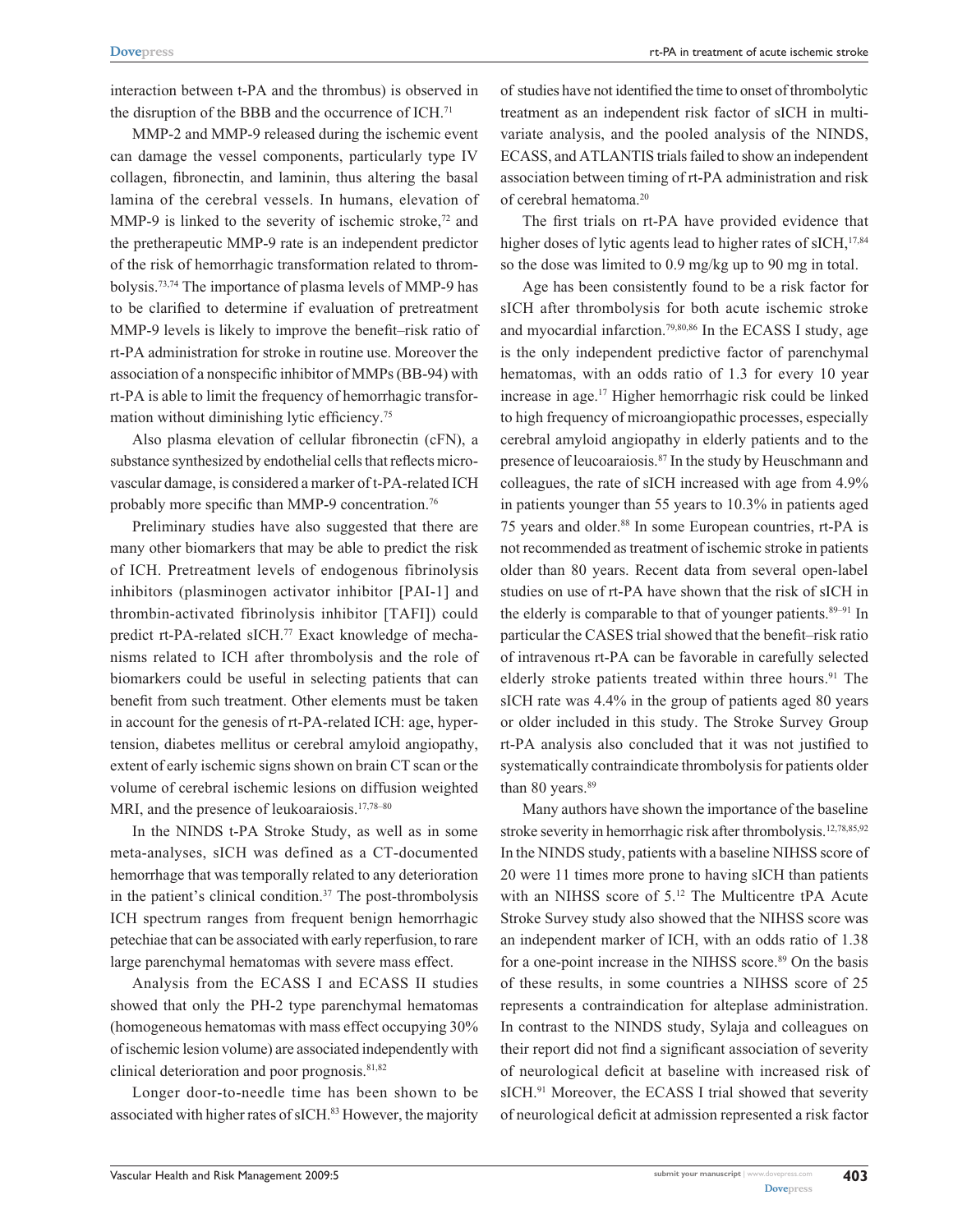for hemorrhagic transformation and not for parenchymal hematoma.79

Another factor which may contribute to the development of rt-PA-related sICH is hypertension during the first 24 hours after ischemic stroke;78 this data underlies the importance of close surveillance of blood pressure during the first 24 hours and the benefit of applying a strict therapeutic protocol for the control of hypertension, similar to the one used by the NINDS study, to limit hemorrhagic risk.

It is well known that patients with hyperglycemia have worse outcomes when compared to those with normal blood glucose on presentation.93 Experimental and human studies indicate that hyperglycemia predicts higher stroke mortality independently from stroke severity, stroke type, or age. These data suggest that hyperglycemia may directly contribute to poor outcomes by exacerbating acute brain injury.<sup>94–96</sup> Alternatively, it has been proposed that hyperglycemia is simply a bystander phenomenon, a catecholamine-based stress response to a more severe stroke, which may not have any direct causative role in the poor prognosis that is observed among these patients.<sup>97-99</sup>

Moreover several studies have shown the influence of baseline glycemia on the risk of ICH after thrombolysis.85,100,101 In a study published in 1999, patients with a glycemia value of  $\geq$ 200 mg/dl on admission showed a symptomatic hematoma rate of 25% after treatment by t-PA.100 In the PROACT II study, there was an increased risk of sICH in patients with pretherapeutic glycemia higher than 200 mg/dl.<sup>102</sup>

The mechanism of hyperglycemia-related ICH is not clear. There are numerous animal experimental proofs that hyperglycemia provokes microvascular lesions as well as BBB damage, leading to hemorrhagic transformation of the cerebral infarction.<sup>103</sup> Moreover Sylaja and colleagues<sup>91</sup> did not find that a history of diabetes mellitus was a risk factor for sICH, despite the fact that many patients with diabetes mellitus had elevated serum glucose at stroke onset. This may be due to the fact that it is the baseline glucose level, not diabetes mellitus *per se*, which is predictive of ICH.100

The deleterious effect of rt-PA attributed to MMPs worsened in the presence of hyperglycemia and a glycemia value above 400 mg/dl represents a contraindication to cerebral thrombolysis by intravenous t-PA.

The significance of early ischemic changes on baseline brain CT scan as predictors of hemorrhagic transformation scan remains controversial.104,105 The ECASS I and ECASS II trials have shown that the presence of early ischemic change in more than one-third of the MCA territory before thrombolysis is accompanied by an increase in the hemorrhagic transformation risk and poor clinical outcome. In a paper by Tanne and colleagues, the symptomatic ICH rate is multiplied by more than four in patients with such signs on CT.<sup>85</sup> In contrast, other studies on thrombolysis have shown that the presence of ischemic change in CT scan is related to stroke severity but is not independently associated with the occurrence of ICH.<sup>106,107</sup>

One concern regards the sensitivity and reproducibility of early ischemic change detection that depend on the quality of the CT scanner used and on the experience of the reader. Interobserver reproducibility can be improved by a standardized reading of the CT scan according to the Alberta Stroke Program Early CT Score (ASPECTS) score.<sup>107</sup>

A recent retrospective multicenter study evaluated whether leukoaraiosis is a risk factor for sICH in patients treated with alteplase (endovenous or IA) for anterior circulation stroke.108 All patients had received magnetic resonance imaging (MRI) evaluation before thrombolysis and for statistical analysis. Leukoaraiosis in the deep white matter was dichotomized into absent or mild versus moderate or severe. The rate of sICH was significantly higher in patients with moderate to severe leukoaraiosis than in patients without relevant leukoaraiosis (10.5% vs 3.8%;  $p < 0.005$ ), with an odds ratio of 2.9. In the logistic regression analysis (including age, NIHSS score on admission, and type of thrombolytic treatment), leukoaraiosis remained an independent risk factor.

The risk of ICH after thrombolysis in ischemic stroke patients carrying old asymptomatic microbleeds (which can considered as a marker of microangiopathy, and of amyloid angiopathy remains a controversial subject.<sup>109–112</sup> Only few studies have performed pretherapeutic T2\* MRI sequences to evaluate the presence of microbleeds and their influence on ICH risk.

Two case series $112,113$  reported the same (18% and 16%, respectively) incidence of some microbleeds on the pretherapeutic T2\* MRI sequence. In both cases none of the patients treated with alteplase experienced sICH. Moreover, in a recently published pooled analysis of 570 patients, the presence of microbleeds (detected in 86 patients) was not predictive of sICH after thrombolysis.<sup>114</sup> This limited data does not support the exclusion from thrombolysis of stroke patients carrying a few microbleeds on pretherapeutic T2\* sequences.

Some authors have suggested that the differences between symptomatic and asymptomatic ICHs are due to the intensity of bleeding rather than physiopathologic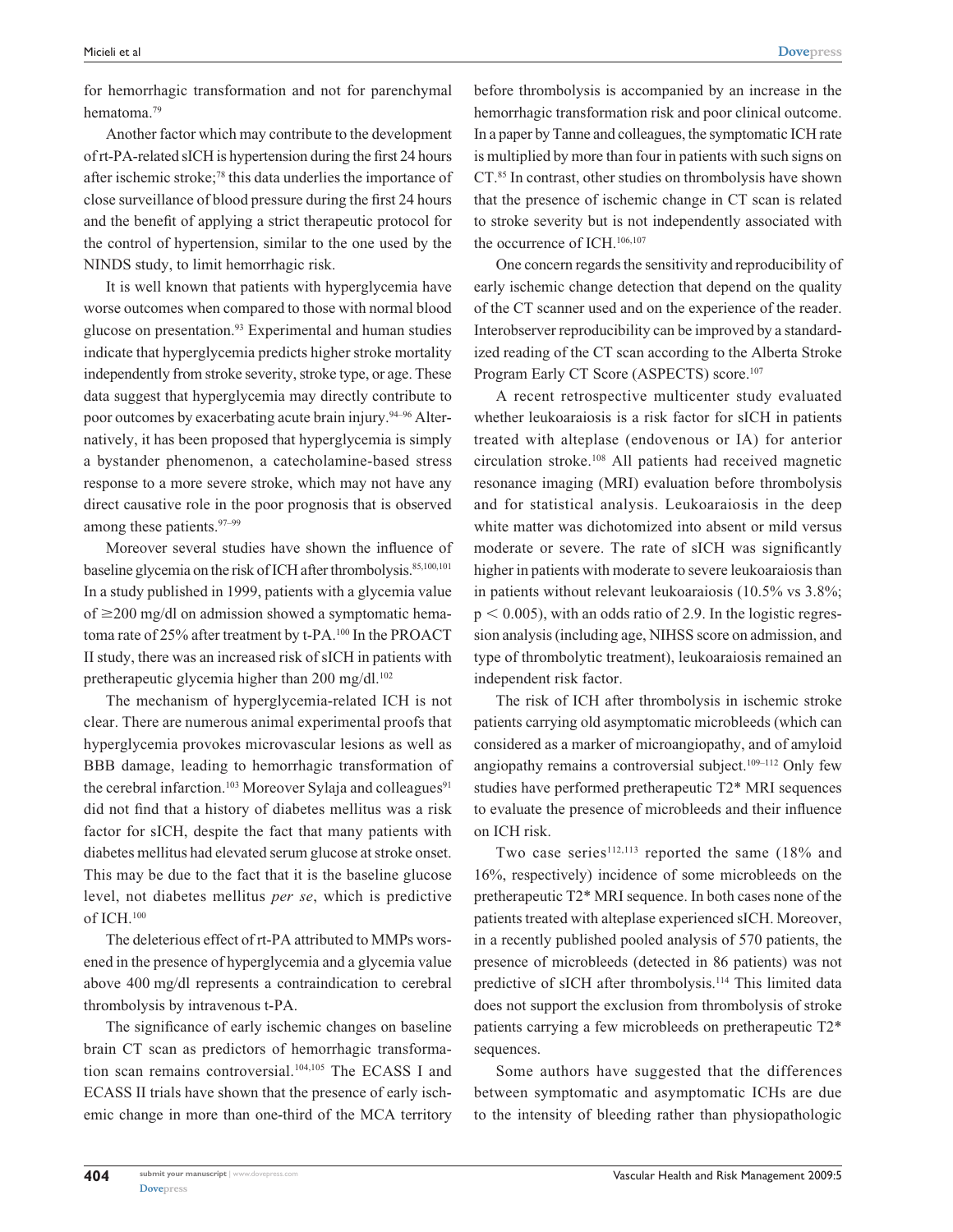differences. For others, hemorrhagic infarctions and parenchymal hematomas after t-PA have a different clinical, etiologic, and biological significance.115 Benign hemorrhagic transformation can be associated with the natural history of ischemic stroke while parenchymal hematomas, especially the PH-2 type, could be linked to the t-PA itself and particularly to its impact on homeostasis (as demonstrated by elevation of fibrin degradation products [FDP] after treatment).<sup>116</sup>

Adherence to the inclusion criteria of the NINDS trial represents a key point for a favorable benefit–risk ratio in the routinely administration of alteplase for ischemic stroke.

However, these inclusion criteria are more than 10 years old and can appear obsolete as they do not take into account the development of new diagnostic tools. In particular the development of new MRI sequences and the identification of the new biomarkers (MMP-9, PAI-1, TAFI, and cFN) can be useful in assess the benefit–risk ratio.

A recent multicenter study compared the clinical evolution of patients selected on the basis of MRI and treated by intravenous t-PA within the first six hours to that of patients included in the ATLANTIS, ECASS, and NINDS studies.117 Patients without significant perfusion–diffusion mismatch and patients with an extended lesion on the diffusion sequence (50% of the MCA territory) were not treated with alteplase. In the group of patients selected on the basis of MRI, the rate of sICH was significantly lower (3% vs  $8\%$ ;  $p = 0.01$ ) and a favorable outcome could be achieved in 48%.

The same results were obtained in a recent study which evaluated the efficacy of thrombolysis treatment within and beyond the three-hour time window when the decision was based on MRI versus CT scan.<sup>118</sup> Also in this report, even if treated after the three-hour window, when selected on the basis of MRI results, patients had a significantly lower risk

than for sICH (3% vs  $9\%$ ; p = 0.013) and lower mortality  $(12\% \text{ vs } 21\% \text{; } p = 0.021)$  (Table 2).

## **Conclusion**

The introduction of rt-PA in clinical practice for the treatment of acute ischemic stroke has represented an important step in the therapeutic approach to a difficult and once untreatable clinical condition. Its major complication, ICH, describes complex and heterogeneous groups of phenomenon, and involves multiple demographic, clinical, biological, and hemodynamic parameters, knowledge of which remains partial. Identification of the risk factors for sICH will help in improved selection of patients for thrombolysis.

The future of t-PA for the treatment of patients with acute ischemic stroke largely depends on successfully attaining several goals including: (i) a better organization of the health care system, (ii) improvement of the thrombolytic properties of t-PA, (iii) inhibition of the deleterious effects of t-PA on the permeability of the neurovascular unit without interfering with its thrombolytic properties, (iv) attenuation of the neurotoxic effects of t-PA, and (v) extension of the time window. The organization of the health care system should include educational programs directed to the public and the development of dedicated acute stroke units staffed by personnel with expertise in the diagnosis and treatment of acute stroke.

The improvement of the efficiency of t-PA as a thrombolytic agent may be based on the results of ongoing studies which are testing the effect of combined intravenous and intra-arterial thrombolysis in addition to the simultaneous use of t-PA and transcranial or local procedures; among these is the EKOS 1-catheter-delivered ultrasound trial by EKOS Corporation.<sup>119</sup>

Moreover, because the effect of t-PA on the BBB permeability seems to be have an important role in the deleterious effects of t-PA itself in the ischemic brain, the

|  |  | Table 2 Risk factors for hemorrhagic transformation in acute ischemic stroke following thrombolysis |  |  |  |  |
|--|--|-----------------------------------------------------------------------------------------------------|--|--|--|--|
|  |  |                                                                                                     |  |  |  |  |

| <b>Clinical factors</b>                                                                             | <b>Biochemical markers</b>                | <b>Radiologic factors</b>                                         |
|-----------------------------------------------------------------------------------------------------|-------------------------------------------|-------------------------------------------------------------------|
| Thrombolytic agent (dose, route of administration,<br>time of onset to thrombolysis, type of agent) | Elevated blood glucose                    | Early ischemic change on CT                                       |
| Stroke severity                                                                                     | Elevated red cell count                   | Large volume infarct, edema, or mass effect<br>on the baseline CT |
| Advancing age                                                                                       | Elevated matrix metalloproteinase         | Presence of lacune                                                |
| History of diabetes                                                                                 | Elevated calcium-binding proteins         | Reduced blood volume on PWI                                       |
| Elevated blood pressure                                                                             | Early fibrinogen degradation coagulopathy | Breakdown of blood-brain barrier                                  |
| History of cardiac failure                                                                          |                                           | Presence of microbleeds on MRI                                    |
|                                                                                                     |                                           | Leukoariosis on MRI                                               |

**Abbreviations:** CT, computed tomography; MRI, magnetic resonance imaging; PWI, perfusion-weighted image.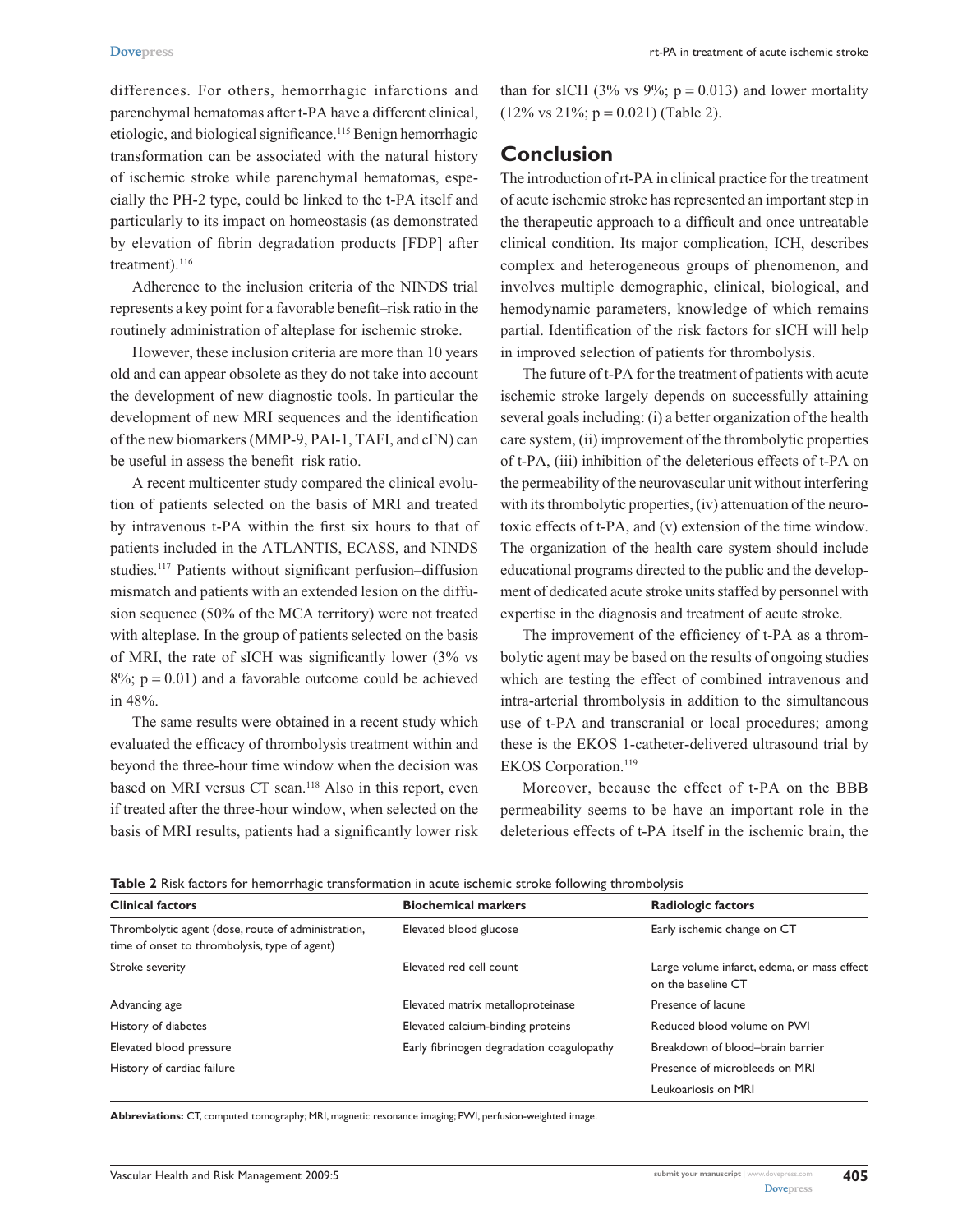combined therapy of t-PA and protectors of the integrity of the neurovascular unit might achieve promising results. The targets of neuroprotective experiments have included calcium antagonists, sodium channel blockade, glutamate/NMDA antagonists, free radical scavengers, apoptosis inhibitors, γ-aminobutyric acid-A (GABAA) agonists, and agents that stabilize the neuronal membrane. Unfortunately almost all the trials conducted with such neuroprotective agents failed to shown a substantial benefit in ischemic stroke patients.

Based on the observation that the interaction of t-PA with the NMDA receptor occurs through a particular kringle domain,120 new t-PA muteins lacking this domain or containing mutations were developed with the aim to minimize the NMDA-receptor-dependent neurotoxic effects of alteplase to be less harmful when administered in ischemic stroke patients.

## **Disclosure**

The authors report no conflicts of interest in this work.

### **References**

- 1. Molina CA, Saver JL. Extending reperfusion therapy for acute ischemic stroke: emerging pharmacological, mechanical, and imaging strategies. *Stroke*. 2005;36:2311–2320.
- 2. Siao CJ, Fernandez SR, Tsirka SE. Cell type-specific roles for tissue plasminogen activator released by neurons or microglia after excitotoxic injury. *J Neurosci*. 2003;23:3224–3242.
- 3. Nicole O, Docagne F, Ali C, et al. The proteolytic activity of tissueplasminogen activator enhances NMDA receptor-mediated signaling. *Nat Med*. 2001;7:59–64.
- 4. Yepes M, Roussel BD, Ali C, Vivien D. Tissue-type plasminogen activator in the ischemic brain: more than a thrombolytic. *Trends Neurosci*. 2009;32(1):48–55.
- 5. Yepes M, Lawrence DA. Tissue-type plasminogen ayctivator and neuroserpin: A well-balanced act in the nervous system? *Cardiovasc Med*. 2004;14:173–180.
- 6. Fernandez-Monreal M, Lopez-Atalaya JP, Benchenane K, et al. Is tissue-type plasminogen activator a neuromodulator? *Mol Cell Neurosci*. 2004;25:594–601.
- 7. Benchenane K, Lopez-Atalaya JP, Fernandez-Monreal M, Touzani O, Vivien D. Equivocal roles of tissue-type plasminogen activator in stroke-induced injury. *Trends Neurosci*. 2004;27:155–160.
- 8. Castel H, Roussel BD, Ali C, et al. Tissue plasminogen activator (tPA) dependent cleavage of the NMDA receptor NR1 subunit occurs in vivo: Relevance to stroke. Atlanta, GA: Proceedings 36th Annual Meeting of the Society for Neuroscience, October 14–18, 2006.
- 9. Sumii T, Lo EH. Involvement of matrix metalloproteinase in thrombolysis-associated hemorrhagic transformation after embolic focal ischemia in rats. *Stroke*. 2002;33:831–836.
- 10. Pfefferkorn T, Wiessner C, Allegrini PR, Kloss CUA, Hamann GF. MRI predicts area of increased plasminogen activation in permanent focal cerebral ischemia. *Neurol Res*. 2002;24:822–824.
- 11. del Zoppo GJ, von Kummer R, Hamann GF. Ischemic damage of brain microvessels: inherent risks for thrombolytic treatment in stroke. *J Neurol Neurosurg Psychiatry*. 1998;65:1–9.
- 12. Tissue plasminogen activator for acute ischemic stroke. The National Institute of Neurological Disorders and Stroke rt-PA Stroke Study Group. *N Engl J Med*. 1995;333:1581–1587.
- 13. Kwiatkowski TG, Libman RB, Frankel M, Tilley BC, Morgenstern LB, Lu M, et al. Effects of tissue plasminogen activator for acute ischemic stroke at one year. *N Engl J Med*. 1999;340:1781–1787.
- 14. Karolinska Stroke Update. Consensus statement on thrombolysis. Nov. 13–14, 2006. Cited on Apr 16, 2009. Available from: http://www. strokeupdate.org/ALLCURRENT/Consensus/Consensus\_2000/ 2000.htm.
- 15. Adams HP Jr, Adams RJ, Brott T, et al. Guidelines for the early management of patients with ischemic stroke: a scientific statement from the Stroke Council of the American Stroke Association. *Stroke*. 2003;34:1056–1083.
- 16. The European Stroke Initiative Executive Committee and European Stroke Initiative Writing Group. European stroke initiative recommendations for stroke management—update 2003. *Cerebrovasc Dis*. 2003;16:311–337.
- 17. Hacke W, Kaste M, Fieschi C, et al. Intravenous thrombolysis with recombinant tissue plasminogen activator for acute hemispheric stroke. *JAMA*. 1995;274:1017–1025.
- 18. Hacke W, Kaste M, Fieschi C, et al. Randomised double-blind placebo-controlled trial of thrombolytic therapy with intravenous alteplase in acute ischaemic stroke (ECASS II). Second European-Australasian Acute Stroke Study Investigators. *Lancet*. 1998;352: 1245–1251.
- 19. Clark WM, Wissman S, Albers GW, Jhamandas JH, Madden KP, Hamilton S. Recombinant tissue-type plasminogen activator (alteplase) for ischemic stroke 3 to 5 hours after symptom onset: the ATLANTIS study: a randomized controlled trial. *JAMA*. 1999;282:2019–2026.
- 20. Hacke W, Donnan G, Fieschi C, et al. Association of outcome with early stroke treatment: pooled analysis of ATLANTIS, ECASS, and NINDS rt-PA stroke trials. *Lancet*. 2004;363:768–774.
- 21. Saver JL. Number needed to treat estimates incorporating effects over the whole range of clinical outcomes: novel derivation method and application to thrombolytic therapy for acute stroke. *Arch Neurol*. 2004;61:1066–1070.
- 22. Ingall TJ, O'Fallon WM, Asplund K, et al. Findings from the reanalysis of the NINDS Tissue Plasminogen Activator for Acute Ischemic Stroke Treatment Trial. *Stroke*. 2004;35:2418–2424.
- Wardlaw JM, Zoppo G, Yamaguchi T, Berge E. Thrombolysis for acute ischaemic stroke. *Cochrane Database Syst Rev*. 2003;3:CD000213.
- 24. Wang DZ, Rose JA, Honings DS, Garwacki DJ, Milbrandt JC. Treating acute stroke patients with intravenous tPA: the OSF stroke network experience. *Stroke*. 2000;31:77–81.
- 25. Albers GW, Bates VE, Clark WM, Bell R, Verro P, Hamilton SA. Intravenous tissue-type plasminogen activator for treatment of acute stroke: the Standard Treatment with Alteplase to Reverse Stroke (STARS) study. *JAMA*. 2000;283:1145–1150.
- 26. Chiu D, Krieger K, Villar-Cordova C, et al. Intravenous tissue plasminogen activator for acute ischemic stroke: feasibility, safety and efficacy in the first year of clinical practice. *Stroke*. 1998;29:18–22.
- 27. Grond M, Stenzel C, Schmulling S, et al. Early intravenous thrombolysis for acute ischemic stroke in a community-based approach. *Stroke*. 1998;29:1544–1549.
- 28. Tanne D, Bates VE, Verro P, et al. Initial clinical experience with IV tissue plasminogen activator for acute ischemic stroke: a multicenter study. *Neurology*. 1999;53:424–427.
- 29. Wahlgren N, Ahmed N, Dávalos A, et al. Thrombolysis with alteplase for acute ischemic stroke in the Safe Implementation of Thrombolysis in Stroke-Monitoring Study (SITS-MOST): an observational study. *Lancet*. 2007;369:275–282.
- 30. Hill MD, Buchan AM. Thrombolysis for acute ischemic stroke: results of the Canadian Alteplase for Stroke Effectiveness Study. *CMAJ*. 2005;172:1307–1312.
- 31. Katzan IL, Furlan AJ, Lloyd LE, et al. Use of tissue-type plasminogen activator for acute ischemic stroke: the Cleveland area experience. *JAMA*. 2000;283:1151–1158.
- 32. Lyden PD, Lees KR, Davis SM. Alteplase for acute stroke revisited: the first 10 years. *Lancet Neurol*. 2006;5:722–724.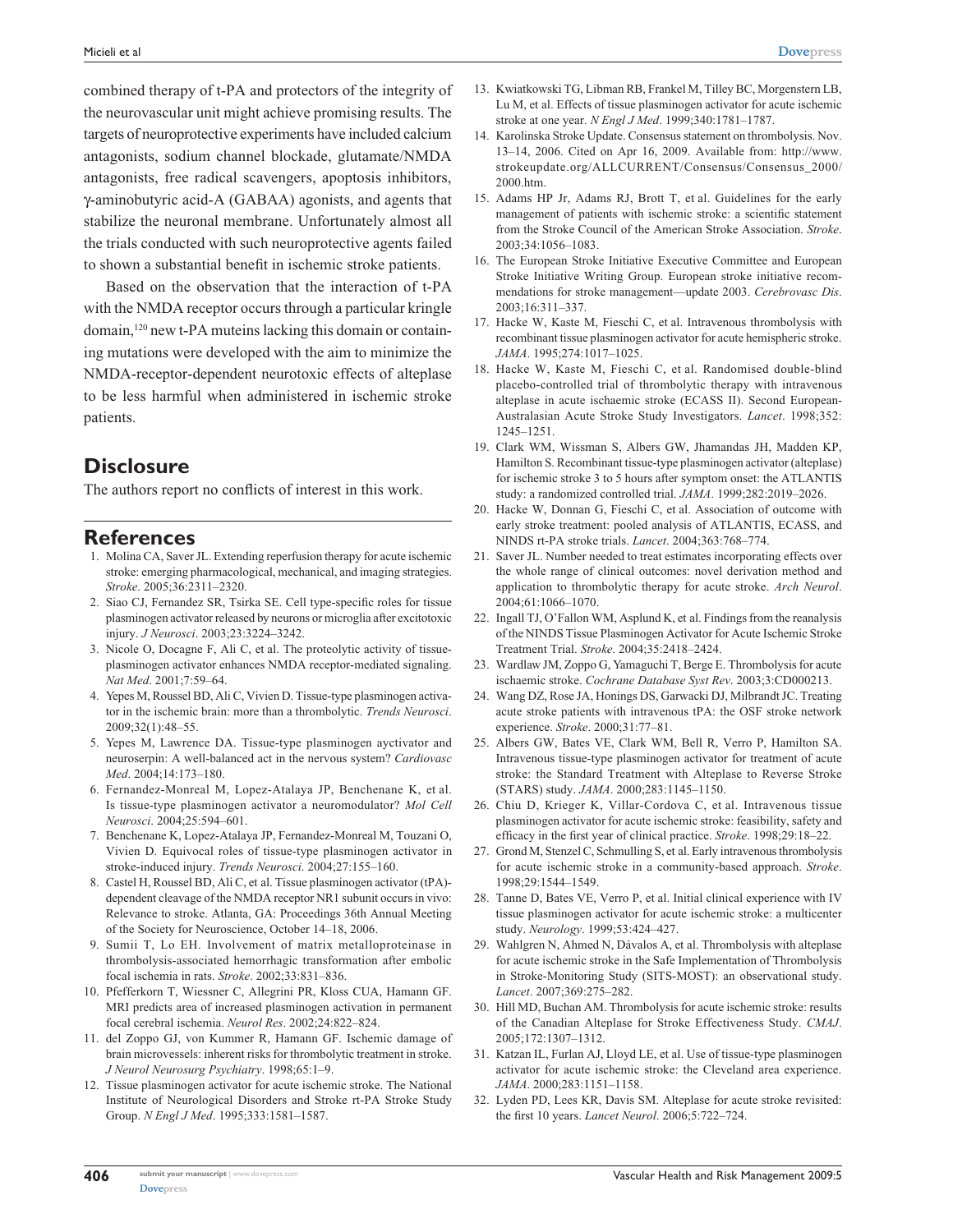- 33. Marler JR, Tilley BC, Lu M, et al. Early stroke treatment associated with better outcome: the NINDS rt-PA Stroke Study. *Neurology*. 2000;55:1649–1655.
- 34. Clark WM, Albers GW, Madden KP, Hamilton S. The rt-PA (alteplase) 0- to 6-hour acute stroke trial, part A (A0276g): results of a double-blind, placebo-controlled, multicenter study. *Stroke*. 2000;31: 811–816.
- 35. Hacke W, Kaste M, Bluhmki E, et al; ECASS Investigators. Thrombolysis with alteplase 3 to 4.5 hours after acute ischemic stroke. *N Engl J Med*. 2008;359(13):1317–1329.
- 36. Lansberg MG, Albers GW, Wijman CA. Symptomatic intracerebral hemorrhage following thrombolytic therapy for acute ischemic stroke: a review of the risk factors. *Cerebrovasc Dis*. 2007;24:1–10.
- 37. Savitz SI, Lew R, Bluhmki E, Hacke W, Fisher M. Shift analysis versus dichotomization of the modified Rankin scale outcome scores in the NINDS and ECASS II trials. *Stroke*. 2007;38:3205–3212.
- 38. Intracerebral hemorrhage after intravenous t-PA therapy for ischemic stroke. The NINDS t-PA Stroke Study Group. *Stroke*. 1997;28: 2109–2118.
- 39. Wahlgren N, Ahmed N, Dávalos A, et al; SITS investigators. Thrombolysis with alteplase 3–4.5 h after acute ischemic stroke (SITS-ISTR): an observational study. *Lancet*. 2008;372(9646):1303–1309.
- 40. del Zoppo GJ, Higashida RT, Furlan AJ, Pessin MS, Rowley HA, Gent M. PROACT: A phase II randomized trial of recombinant prourokinase by direct arterial delivery in acute middle cerebral artery stroke; PROACT investigators, prolyse in acute cerebral thromboembolism. *Stroke*. 1998;29:4–11.
- 41. Furlan A, Higashida R,Weschler L, et al. Intra-arterial prourokinase for acute ischemic stroke. The PROACT II study: a randomized controlled trial. Prolyse in Acute Cerebral Thromboembolism. *JAMA*. 1999;282:2003–2011.
- 42. Suarez JI, Sunshine JL, Tarr R, et al. Predictors of clinical improvement, angiographic recanalization, and intracranial hemorrhage after intra-arterial thrombolysis for acute ischemic stroke. *Stroke*. 1999; 30:2094–2100.
- 43. The IMS Study Investigators. Combined intravenous and intra-arterial recanalization for acute ischemic stroke: The interventional management of stroke study. *Stroke*. 2004;35:904–912.
- 44. Lewandowski C, Frankel M, Tomsick T, et al. Combined intravenous and intra-arterial r-TPA versus intra-arterial therapy of acute ischemic stroke: Emergency Management of Stroke (EMS) Bridging Trial. *Stroke*. 1999;30:2598–2605.
- 45. Zaidat OO, Welter E, Love TE, et al. Combined intravenous and intraarterial versus intra-arterial recombinant tissue plasminogen activator in acute ischemic stroke patients: Propensity score analysis [abstract]. *J Neurosurg*. 2004;100:A181.
- 46. Ernst R, Pancioli A, Tomsick T, et al. Combined intravenous and intraarterial recombinant tissue plasminogen activator in acute ischemic stroke. *Stroke*. 2000;31:2552–2557.
- 47. Zaidat OO, Suarez JI, Santillan C, et al. Intra-arterial and combined intravenous and intra-arterial thrombolytic therapy for distal carotid artery occlusion. *Stroke*. 2002;33:1828–1833.
- 48. Suarez JI, Zaidat OO, Sunshine JL, Tarr R, Selman WR, Landis DM. Endovascular administration after intravenous infusion of thrombolytic agents for the treatment of patients with acute ischemic strokes. *Neurosurgery*. 2002;50:251–260.
- 49. Jansen O, von Kummer R, Forsting M. Thrombolytic therapy in acute occlusion of the intracranial internal carotid artery bifurcation. *AJNR Am J Neuroradiol*. 1995;16:1977–1986.
- 50. Theron J, Courtheoux P, Casasco A, et al. Local intraarterial fibrinolysis in the carotid territory. *AJNR Am J Neuroradiol*. 1989;10:753–765.
- 51. Ueda T, Sakaki S, Kumon Y, Ohta S. Multivariable analysis of predictive factors related to outcome at 6 months after intra-arterial thrombolysis for acute ischemic stroke. *Stroke*. 1999;30:2360–2365.
- 52. Jahan R, Duckwiler GR, Kidwell CS, et al. Intraarterial thrombolysis for treatment of acute stroke: experience in 26 patients with long-term follow-up. *AJNR Am J Neuroradiol*. 1999;20:1291–1299.
- 53. Wolpert SM, Bruckmann H, Greenlee R, Wechsler L, Pessin MS, del Zoppo GJ. Neuroradiologic evaluation of patients with acute stroke treated with recombinant tissue plasminogen activator. The rt-PA Acute Stroke Study Group. *AJNR Am J Neuroradiol*. 1993;14:3–13.
- 54. Bruckmann H, Ferbert A, del Zoppo GJ, et al. Acute basilar thrombosis: angiologic-clinical comparison and therapeutic implications. *Acta Radiol Suppl*. 1986;369:38–42.
- 55. Archer CR, Horenstein S. Basilar artery occlusion: clinical and radiological correlation. *Stroke*. 1977;8:383–390.
- 56. Zeumer H, Freitag HJ, Grzyska U, Neunzig HP. Local intraarterial fibrinolysis in acute vertebrobasilar occlusion. Technical developments and recent results. *Neuroradiology*. 1989;31:336–340.
- 57. Rosa A, Gautier J. Thrombolytic agents in cerebral infarctions. *Rev Neurol*. 1991;47:99–110.
- 58. Kubic C, Adams R. Occlusion of the basilar artery: a clinical and pathological study. *Brain*. 1946;69:73–121.
- 59. Ferbert A, Bruckmann H, Drummen R. Clinical features of proven basilar artery occlusion. *Stroke*. 1990;21:1135–1142.
- 60. Bogousslavsky J, Regli F, Maeder P, Meuli R, Nader J. The etiology of posterior circulation infarcts: a prospective study using magnetic resonance imaging and magnetic resonance angiography. *Neurology*. 1993;43:1528–1533.
- 61. Hacke W, Zeumer H, Ferbert A, Brückmann H, del Zoppo GJ. Intraarterial thrombolytic therapy improves outcome in patients with acute vertebrobasilar disease. *Stroke*. 1988;19:1216–1222.
- 62. Becker KJ, Monsein LH, Ulatowski J, Mirski M, Williams M, Hanley DF. Intraarterial thrombolysis in vertebrobasilar occlusion. *AJNR Am J Neuroradiol*. 1996;17:255–262.
- 63. IMS II Trial Investigators. The Interventional Management of Stroke (IMS) II Study. *Stroke*. 2007;38:2127–2135.
- 64. Wolfe T, Suarez JI, Tarr RW, et al. Comparison of combined venous and arterial thrombolysis with primary arterial therapy using recombinant tissue plasminogen activator in acute ischemic stroke. *J Stroke Cerebrovasc Dis*. 2008;17(3):121–128.
- 65. Reeves MJ, Arora S, Broderick JP, et al. Acute stroke care in the US: results from the 4 pilot prototypes of the Paul Coverdell National Acute Stroke Registry. *Stroke*. 2005;36:1232–1240.
- 66. Caplan LR. Stroke thrombolysis: slow progress. *Circulation*. 2006; 114:187–190.
- 67. del Zoppo GJ, Zeumer H, Harker LA. Thrombolytic therapy in stroke: possibilities and hazards. *Stroke*. 1986;7:595–607.
- 68. Rosenberg GA, Estrada EY, Dencoff JE. Matrix metalloproteinases and TIMPS are associated with blood brain barrier opening after reperfusion in rat brain. *Stroke*. 1998;29:2189–2195.
- 69. Asahi M, Wang X, Mori T, et al. Effects of matrix metalloproteinase-9 gene knockout on the proteolysis of blood–brain barrier and white matter components after cerebral ischemia. *J Neurosci*. 2001;21:7724–7732.
- 70. Sumii T, Lo EH. Involvement of matrix metalloproteinase in thrombolysis-associated hemorrhagic transformation after embolic focal ischemia in rats. *Stroke*. 2002;33:831–836.
- 71. Romanic AM, White RF, Arleth AJ, Ohlstein EH, Barone FC. Matrix metalloproteinase expression increases after cerebral focal ischemia in rats. Inhibition of matrix metalloproteinase-9 reduces infarct size. *Stroke*. 1998;29:1020–1030.
- 72. Gautier S, Petrault O, Gele P, et al. Involvement of thrombolysis in recombinant tissue plasminogen activator-induced cerebral hemorrhages and effect on infarct volume and postischemic endothelial function. *Stroke*. 2003;34:2975–2979.
- 73. Montaner J, Alvarez-Sabin J, Molina C, et al. Matrix metalloproteinase expression after human cardioembolic stroke: temporal profile and relation to neurological impairment. *Stroke*. 2001;32:1759–1766.
- 74. Montaner J, Molina CA, Monasterio J, et al. Matrix metalloproteinase-9 pretreatment level predicts intracranial hemorrhagic complications after thrombolysis in human stroke. *Circulation*. 2003;107:598–603.
- 75. Castellanos M, Leira R, Serena J, et al. Plasma metalloproteinase-9 concentration predicts hemorrhagic transformation in acute ischemic stroke. *Stroke*. 2003;34:40–46.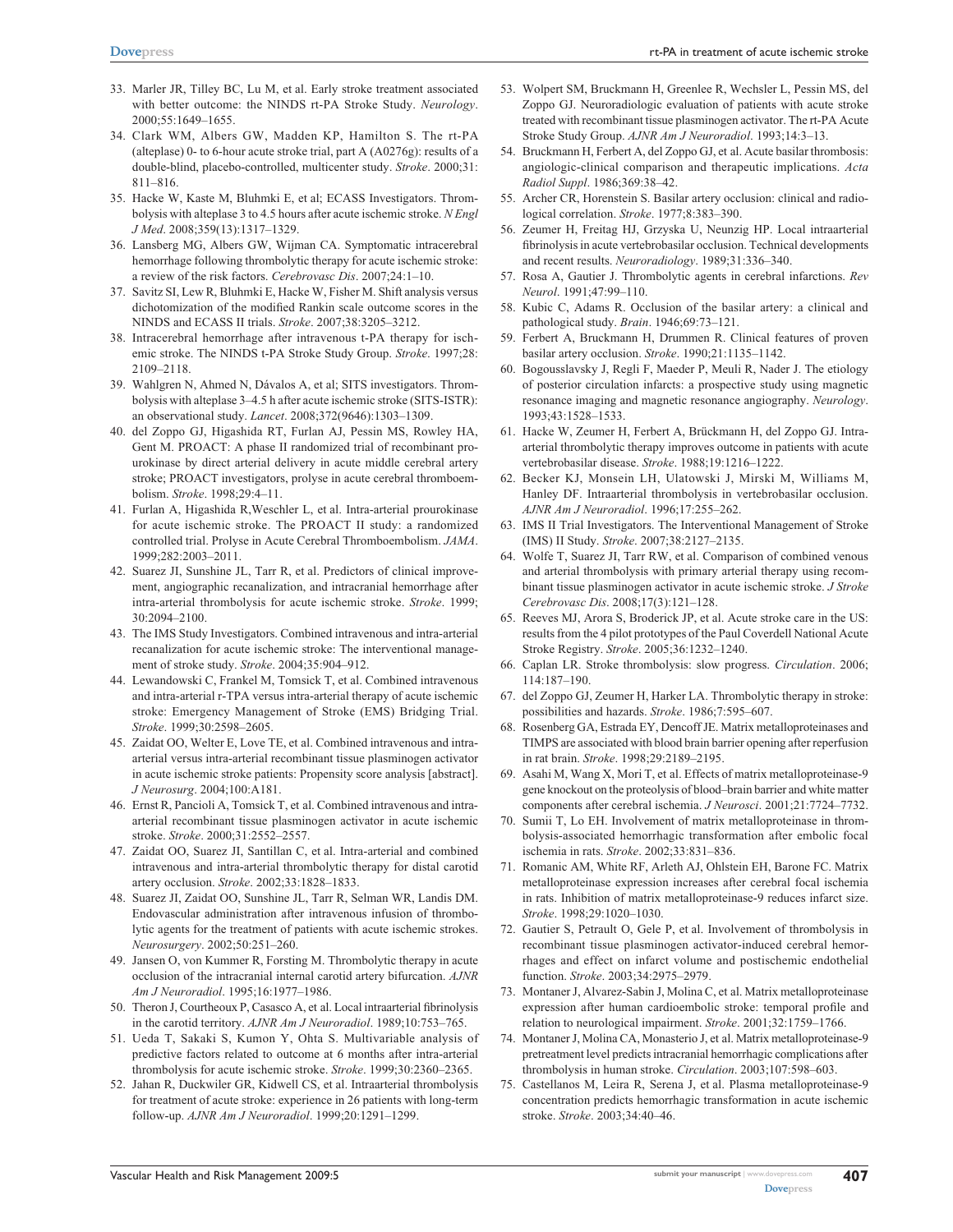- 76. Lapchak PA, Chapman DF, Zivin JA. Metalloproteinase inhibition reduces thrombolytic (tissue plasminogen activator)-induced hemorrhage after thromboembolic stroke. *Stroke*. 2000;31:3034–3040.
- 77. Castellanos M, Leira R, Serena J, et al. Plasma cellular-fibronectin concentration predicts hemorrhagic transformation after thrombolytic therapy in acute ischemic stroke. *Stroke*. 2004;35:1671–1676.
- 78. Ribo M, Montaner J, Molina CA, et al. Admission fibrinolytic profile is associated with symptomatic hemorrhagic transformation in stroke patients treated with tissue plasminogen activator. *Stroke*. 2004;35: 2123–2127.
- 79. Derex L, Hermier M, Adeleine P, et al. Clinical and imaging predictors of intracerebral hemorrhage in stroke patients treated with intravenous tissue plasminogen activator. *J Neurol Neurosurg Psychiatry*. 2005;76:70–75.
- 80. Larrue V, von Kummer R, del Zoppo G, Bluhmki E. Hemorrhagic transformation in acute ischemic stroke. Potential contributing factors in the European Cooperative Acute Stroke Study. *Stroke*. 1997;28: 957–960.
- 81. Larrue V, von Kummer R, Müller A, Bluhmki E. Risk factors for severe hemorrhagic transformation in ischemic stroke patients treated with recombinant tissue plasminogen activator. A secondary analysis of the European-Australasian Acute Stroke Study (ECASS II). *Stroke*. 2001;32:438–441.
- 82. Berger C, Fiorelli M, Steiner T, et al. Hemorrhagic transformation of ischemic brain tissue. Asymptomatic or symptomatic? *Stroke*. 2001; 32:1330–1335.
- 83. Fiorelli M, Bastianello S, von Kummer R, et al. Hemorrhagic transformation within 36 hours of a cerebral infarct: relationships with early clinical deterioration and 3-month outcome in the European Cooperative Acute Stroke Study I (ECASS I) cohort. *Stroke*. 1999;30: 2280–2284.
- 84. Cocho D, Borrell M, Marti-Fabregas J, et al. Pretreatment hemostatic markers of symptomatic intracerebral hemorrhage in patients treated with tissue plasminogen activator. *Stroke*. 2006;37:996–999.
- 85. Levy D, Brott T, Haley EC Jr, et al. Factors related to intracranial hematoma formation in patients receiving tissue-type plasminogen activator for acute ischemic stroke. *Stroke*. 1994;25:291–297.
- 86. Tanne D, Kasner SE, Demchuk AM, et al. Markers of increased risk of intracerebral hemorrhage after intravenous recombinant tissue plasminogen activator for acute ischemic stroke in clinical practice: the Multicenter rt-PA Acute Stroke Survey. *Circulation*. 2002;105: 1679–1685.
- 87. Gurwitz JH, Gore JM, Goldberg RJ, et al. Risk for intracranial hemorrhage after tissue plasminogen activator treatment for acute myocardial infarction. Participants in the National Registry of Myocardial Infarction 2. *Ann Intern Med*. 1998;129:597–604.
- 88. Itoh Y, Yamada M, Hayakawa M, Otomo E, Miyatake T. Cerebral amyloid angiopathy: a significant cause of cerebellar as well as lobar hemorrhage in the elderly. *J Neurol Sci*. 1993;116:135–141.
- 89. Heuschmann PU, Kolominsky-Rabas PL, Roether J, et al. Predictors of in-hospital mortality in patients with acute ischemic stroke treated with thrombolytic therapy. *JAMA*. 2004;292:1831–1838.
- 90. Tanne D, Gorman MJ, Bates VE, et al. Intravenous tissue plasminogen activator for acute ischemic stroke in patients aged 80 years and older: the tPA stroke survey experience. *Stroke*. 2000;31:370–375.
- 91. Berrouschot J, Röther J, Glahn J, Kucinski T, Fiehler J, Thomalla G. Outcome and severe hemorrhagic complications of intravenous thrombolysis with tissue plasminogen activator in very old  $(> or = 80 \text{ years})$ stroke patients. *Stroke*. 2005;36:2421–2425.
- 92. Sylaja PN, Cote R, Buchan AM, Hill MD; Canadian Alteplase for Stroke Effectiveness Study (CASES) Investigators. Thrombolysis in patients older than 80 years with acute ischaemic stroke: Canadian Alteplase for Stroke Effectiveness Study. *J Neurol Neurosurg Psychiatry*. 2006;77:826–829.
- 93. Wardlaw JM, Dorman PJ, Caldelise L, Signorini DF. The influence of baseline prognostic variables on outcome after thrombolysis. MAST-Italy Collaborative group. J Neurol 1999;246:1059–1062
- 94. Capes SE, Hunt D, Malmberg K, Pathak P, Gerstein HC. Stress hyperglycemia and prognosis of stroke in nondiabetic and diabetic patients: a systematic overview. *Stroke*. 2001;32:2426–2432.
- 95. Weir CJ, Murray GD, Dyker AG, Lees KR. Is hyperglycaemia an independent predictor of poor outcome after acute stroke? Results of a long-term follow up study. *BMJ*. 1997;314:1303–1306.
- 96. Jorgensen H, Nakayama H, Raaschou HO, Olsen TS. Stroke in patients with diabetes. The Copenhagen Stroke Study. *Stroke*. 1994;25: 1977–1984.
- 97. van Kooten F, Hoogerbruge N, Naarding P, Koudstaal PJ. Hyperglycemia in the acute phase of stroke is not caused by stress. *Stroke*. 1993;24:1129–1132.
- 98. Murros K, Fogelholm R, Kettunen S, Vuorela AL, Valve J. Blood glucose, glycosylated haemoglobin, and outcome of ischemic brain infarction. *J Neurol Sci*. 1992;111:59–64.
- 99. Murros K, Fogelholmd R. Diabetes and stress hyperglycaemia in stroke. *J Neurol Neurosurg Psychiatry*. 1993;56:428.
- 100. Woo E, Ma JT, Robinson JD, Yu YL. Hyperglycemia is a stress response in acute stroke. *Stroke*. 1988;19:1359–1364.
- 101. Demchuk AM, Morgenstern LB, Krieger DW, et al. Serum glucose level and diabetes predict tissue plasminogen activator-related intracerebral hemorrhage in acute ischemic stroke. *Stroke*. 1999;30:34–39.
- 102. Lindsberg PJ, Soinne L, Roine RO, et al. Community-based thrombolytic therapy of acute ischemic stroke in Helsinki. *Stroke*. 2003;34: 1443–1449.
- 103. Kase CS, Furlan AJ, Wechsler LR, et al. Cerebral hemorrhage after intra-arterial thrombolysis for ischemic stroke: the PROACT II trial. *Neurology*. 2001;57(9):1603–1610.
- 104. Hamann GF, del Zoppo GJ, von Kummer R. Hemorrhagic transformation of cerebral infarction: possible mechanisms. *Thromb Haemost*. 1999;82:92–94.
- 105. von Kummer R. Early major ischemic changes on computed tomography should preclude use of tissue plasminogen activator. *Stroke*. 2003;34:820–821.
- 106. Lyden P. Early major ischemic changes on computed tomography should not preclude use of tissue plasminogen activator. *Stroke*. 2003;34:821–822.
- 107. Roberts HC, Dillon WP, Furlan AJ, et al. Computed tomographic findings in patients undergoing intra-arterial thrombolysis for acute ischemic stroke due to middle cerebral artery occlusion: results from the PROACT II trial. *Stroke*. 2002;33:1565–1567.
- 108. Barber PA, Demchuk AM, Zhang J, et al. Validity and reliability of a quantitative computed tomography score in predicting outcome of hyperacute stroke before thrombolytic therapy. ASPECTS Study Group. Alberta Stroke Programme Early CT Score. *Lancet*. 2000;355:1670–1674.
- 109. Neumann-Haefelin T, Hoelig S, Berkefeld J, et al. Leukoaraiosis is a risk factor for symptomatic intracerebral hemorrhage after thrombolysis for acute stroke. *Stroke*. 2006;37:2463–2466.
- 110. Nighoghossian N, Hermier M, Adeleine P, et al. Old microbleeds are a potential risk factor for cerebral bleeding after ischemic stroke. A gradient-echo T2\*-weighted brain MRI study. *Stroke*. 2002;33:735–742.
- 111. Fan YH, Zhang L, Lam WWM, et al. Cerebral microbleeds as a risk factor for subsequent intracerebral hemorrhages among patients with acute ischemic stroke. *Stroke*. 2003;34:2459–2462.
- 112. Chalela JA, Kang DW, Warach S. Multiple cerebral microbleeds: MRI marker of a diffuse hemorrhage-prone state. *J Neuroimaging*. 2004; 14:54–57.
- 113. Derex L, Nighoghossian N, Hermier M, et al. Thrombolysis for ischemic stroke in patients with old microbleeds on pretreatment MRI. *Cerebrovasc Dis*. 2004;17:238–241.
- 114. Kakuda W, Thijs VN, Lansberg MG, et al. Clinical importance of microbleeds in patients receiving IV thrombolysis. *Neurology*. 2005;65: 1175–1178.
- 115. Fiehler J, Albers GW, Boulanger JM, et al. Bleeding risk analysis in stroke imaging before thromboLysis (BRASIL): pooled analysis of T2\*-weighted magnetic resonance imaging data from 570 patients. *Stroke*. 2007;38:2738–2744.